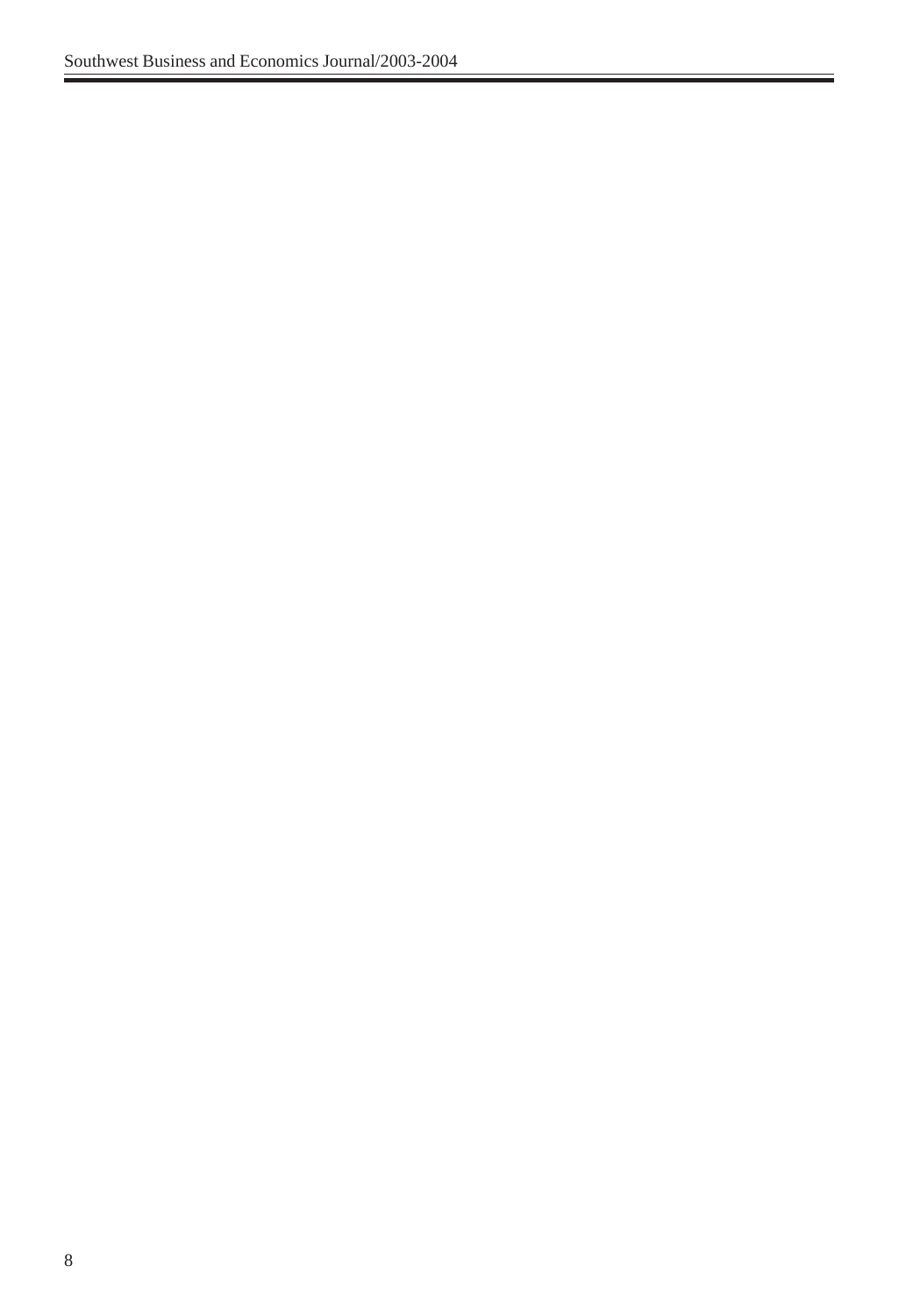# **Comparative Information Content of Return on Assets Based Alternative Translation Methods**

 Paul E. Holt Texas A&M University

(Research Funded by the Ed Rachal Foundation)

#### **Abstract**

*There is a massive foreign currency translation literature, but virtually no empirical research exists that describes differences in information content of translated financial statements when different translation methodologies are applied. This study examines return on total assets across translation methodologies with the assumption that differences in information content are reflected in differences in rank orderings of companies. The greatest differences in rank orderings were observed between the methodologies of SFAS #8 and SFAS #52 whereas the current-noncurrent and the current rate methods rank companies similarly. Differences in information signals across translation methodologies are often enormous and are highly firm specific*.

#### **Introduction and Purpose**

It is clear that there is nothing close to a worldwide consensus as to which exchange rates ought to be used to translate various accounts from a foreign subsidiary's currency to U.S. dollars prior to consolidation. An examination of the accounting practices of fifty countries a decade ago reveals that seven countries used the current-noncurrent method (CNM), ten used the monetary-nonmonetary method (MNM), eleven used the temporal rate method (TRM), and twenty-two a current rate method (CRM), (Choi and Mueller 1992). Three other countries (U.S., U.K., and Canada) used CRM or TRM, depending on the circumstances. In more recent years, translation practice in a number of countries has been influenced by the International Accounting Standards Board pronouncements and U.S. GAAP. Many multinational companies, domiciled in various countries, use TRM for non-integrated companies and CRM for companies more closely integrated with the parent company, (Holt, 2003).

This study examines a single financial ratio, return on total assets, and suggests that differences in information content between translation methodologies are reflected in differences in rank orderings of companies based on return on assets numbers. The purpose of this paper is to determine (1) if different translation methodologies materially affect the comparative rankings, and hence comparative information content, of companies in terms of return on total assets, and (2) if some methodologies appear to be informationally similar in terms of return on total assets.

The lack of understanding of the effects of alternative translation methods is not surprising once surrounding circumstances are considered. Companies use one translation method at a time, some methods have not been used for many years, some feasible methods have never been used, and except for the translation gain or loss, the effects of translation are buried in the consolidated accounts. Untangling these effects for a reasonable number of firms presents a discouraging task. Moreover, obtaining the further temporally referenced item-by-item data required to construct comparable results under alternative methods for research purposes would task the patience of the most cooperative of firms. For these reasons, no broadly comparative and temporally sustained study, involving reasonably large samples of real firm data, appears to be available. This study seeks to begin to fill this vacuum of empirical insight into the reporting consequences of alternative translation methods to the extent that these obstacles can be overcome. The present study overcomes these difficulties with a unique methodology described below.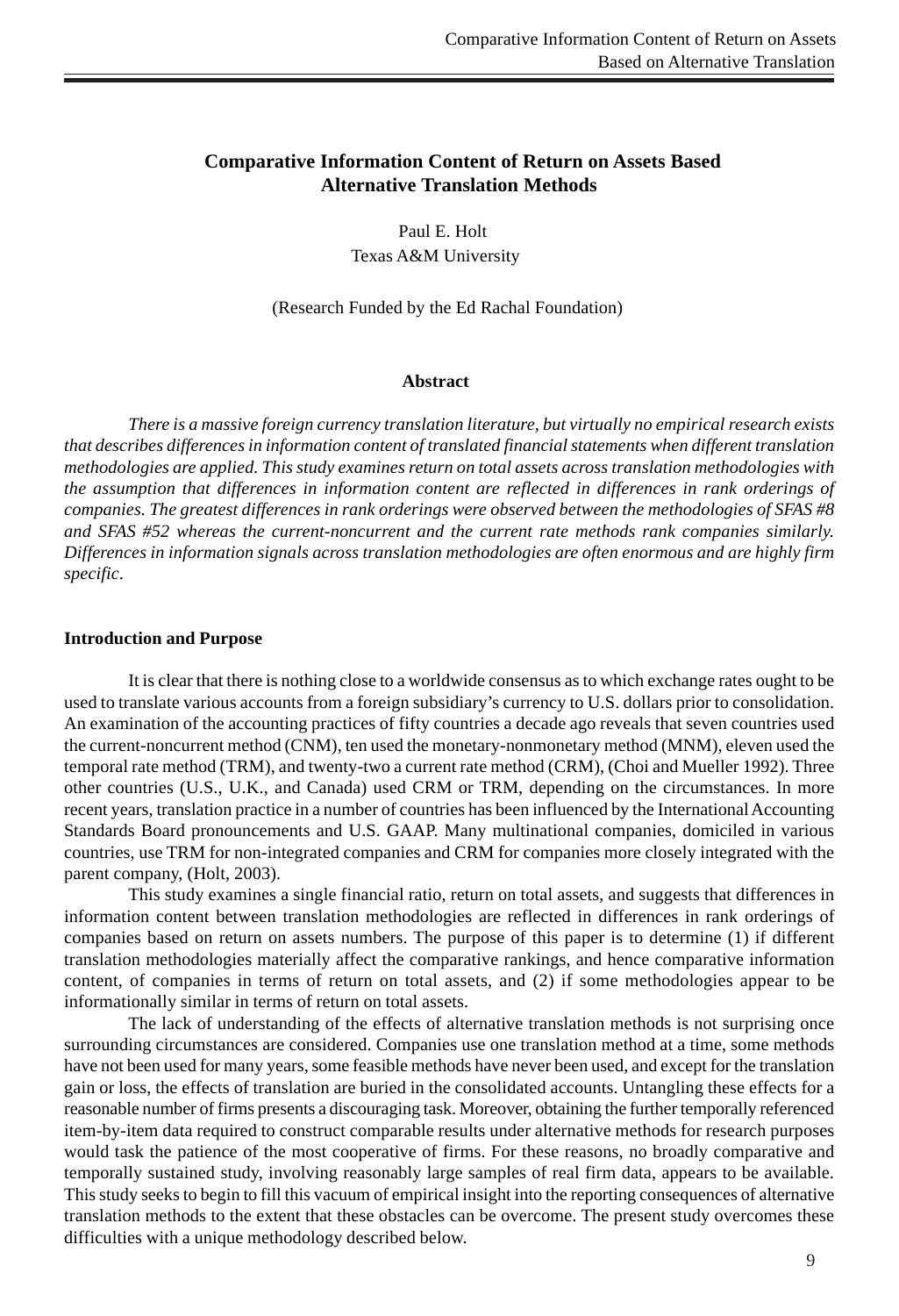### **Literature Review**

There exists a massive foreign currency translation literature, spanning several decades, which consists largely of theory and opinions about how translation should or should not be done. Yet, little empirical research has been done to describe differences in information content of translated financial statements when different translation methodologies are applied. The translation policy choices for GAAP, in the U.S. as well as in other countries, have always been made with virtually no empirical knowledge of just what happens to consolidated financial statements when foreign accounts are translated by different methodologies.

 The foreign currency translation literature can be divided into four general categories: (1) studies which are surveys of management perceptions and studies of changes in management behavior, (2) studies of the impact of alternative translation methods on financial statements, (3) market studies, and (4) studies which reveal preferences for translation methods by studying events such as early adoption of SFAS #52 and lobbying.

Among the category (1) studies, Rodriguez (1980) surveyed 70 U.S. MNCs and found that managements were non-speculative, defensive with respect to exchange rate variations, and reluctant to report translation losses. As a result, they were willing to pay a hedging cost higher than the average exchange depreciation. Houston (1986) found that managements decreased their financial exposure hedging when adopting SFAS #52. A number of studies reflect managements' displeasure with currency translation rules. Examples are Choi et al.'s (1979) survey, Stanley and Block (1979a and 1979b) and Cooper et al. (1978).

Among the category (2) studies are Aggarwal (1978), Biel (1976), Teck (1976), Porter (1983), and Selling and Sorter (1983), all of which criticize accounting rules for currency translation. Aggarwal (1978) and Reckers (1978) expressed the opinion that SFAS #8 resulted in financial statements that, in one way or another, did not reflect economic reality. In a simulation study, Rupp (1982) concluded that the temporal method of SFAS #8 was extremely sensitive to the proportion of debt in the capital structure.

Among the category (3) studies, Griffin and Castanias (1987) observed that managers were motivated to enter the currency futures markets to reduce the fluctuations in reported translation gains and losses. This behavior, while functional for managers, can be dysfunctional to the company since currency futures trading is costly. Bryant and Shank (1977) expected that such dysfunctional behavior would result in significant adverse market reaction. Shank et al. (1980) and Ziebart and Kim (1987) did observe various market reactions to currency translation methods. A conclusion to be drawn from category (3) studies is that accounting method does often result in an adverse market effect, although such effects are partially the result of managers' changes in behavior based on changes in accounting method.

Collins and Salatka (1993) concluded that including the foreign currency adjustment in reported earnings, as required by SFAS #8 (TRM), produced noise which reduces the quality of earnings, but Soo and Soo (1994) found that the market reflected no difference between including the adjustment in earnings as required by SFAS #8 and excluding it from earnings as required by SFAS #52 (CRM). Bartov (1997) found that the SFAS #52 requirements caused reported earnings to be more relevant for market valuation than SFAS #8.

Among the category (4) studies, Griffin (1983), Ayres (1986), Berg (1987), Kelly (1985), and others indicate that large companies with low management ownership are more likely to lobby for or against a proposed change in currency translation rules than smaller companies with higher management ownership. Furthermore, managements do change their behavior based on managements' perceptions of how different currency translation rules may affect financial statements.

During the period that the massive literature was being written, standard-setting bodies in the United States have required, at different times, four different translation methodologies. First, the current-noncurrent method (CNC) was required; then the monetary-nonmonetary (MNM) method advocated by Hepworth (1956) and required by APB Opinion No. 6 in 1965; then the temporal rate method (TRM) developed by Lorensen (1972) and required in 1975 by SFAS #8; and most recently the current rate method of SFAS #52 (1981). But even this newest standard is criticized widely (for example, Beaver and Wolfson, 1982). Clearly there is no closure on the foreign currency translation and consolidation problem in the United States, let alone worldwide.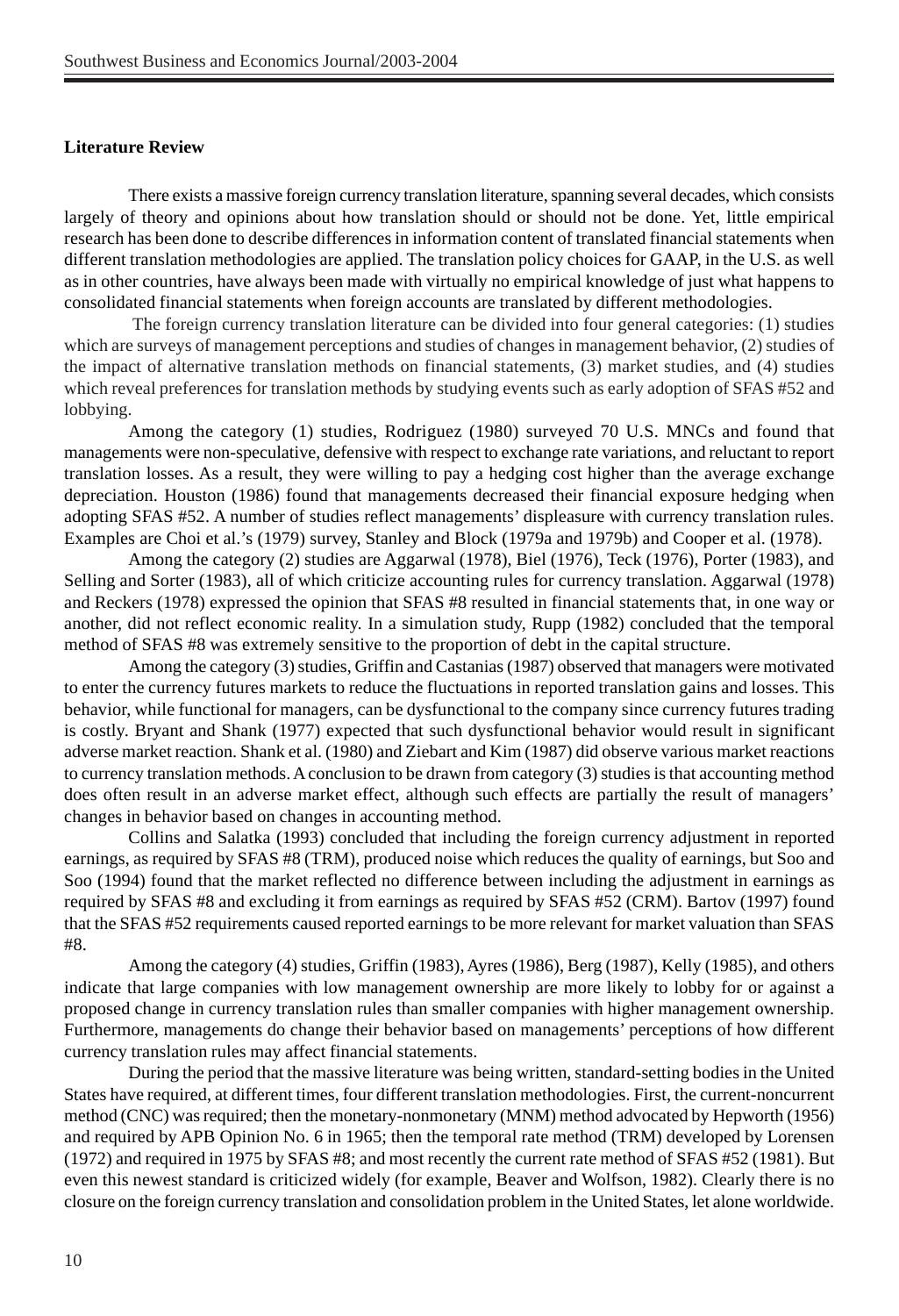# **Methodology**

The purposes of this study were achieved by taking the following steps:

Fifty U.S. companies were selected at random to build a data base of pre-translation financial statements. To be eligible for inclusion in the sample, a company must have had annual financial statements available for twenty consecutive years ending in 2000.

Before translating financial statements, it was necessary to determine the temporal characteristics of the pre-translation reported accounting numbers. Obtaining this information directly from the companies selected for the sample, for all the years studied, was impractical. This data problem has always been a major barrier to empirical research in foreign currency translation. This study overcame this barrier by estimating the temporal characteristics with a specially developed and tested estimation method.

Three studies, relevant to the estimation of temporal characteristics, were Petersen (1971), Davidson et al (1976), and Parker (1977). The purpose of these models was to generate estimated general price level data. Ketz (1977) provided detailed explanations of these three models, and Ketz (1978) tested their validity. He concluded that each of the three models is sufficiently accurate for research purposes.

But the three models tested by Ketz are limited in that they estimate only the average ages of assets and liabilities. For the purposes of the present study, an estimation method that results in a distribution of ages for such accounts rather than merely an average age was needed. This estimation was most critical for fixed assets because of the relative size of fixed assets numbers. Fixed assets are translated at historical exchange rates under some methodologies, for example the TRM of SFAS #8, and at the current exchange rate under others, for example the CRM of SFAS #52. A sophisticated method of estimation was developed based on the assumption that asset retirements occur in FIFO fashion and using published purchase and retirement data. The method was tested against 1,200 theoretical companies with the following results: 18 percent of the estimates resulted in a translation error of less than 1 percent, 79 percent in errors of less than 5 percent, 99 percent in errors of less than 10 percent, and none of the estimates results in translation errors of more than 11.37 percent (Holt, 1991).

The financial statements of each of the fifty companies were translated annually for a ten-year period, 1991-2000, representative of various relative exchange rate and price level conditions.

This study examined three methodologies which encompass the history of GAAP in the United States as well as price parity methodology. Including the deferral or non-deferral of translation gains and losses factor resulted in eight methodologies as follows:

| $M1 = CMM/NDF$           | $M5 = CMM/DEF$            |
|--------------------------|---------------------------|
| $M2 = TRM/NDF (SFAS #8)$ | $M6 = TRM/DEF$            |
| $M3 = CRM/NDF$           | $M7 = CRM/DEF$ (SFAS #52) |
| $M4 = PPM/NDF'$          | $MS = PPM/DEF$            |

Where CNM = current-noncurrent method TRM = temporal rate method,  $CRM = current rate method,$ 

PPM = price parity method,

 $NDF =$  non deferral of translation gains and losses,

DEF = deferral of translation gains and losses

The monetary-nonmonetary method, once required by GAAP in the United States, was excluded, because there is little practical difference between the monetary-nonmonetary method and the temporal rate method, and because the pre-translation data needed to make the distinction was not readily available.

The translations were made from U.S. dollars to British pounds to generate the post-translation earnings and total assets numbers needed to calculate post-translation return on total assets. Although other currencies could have been chosen, the time series data of exchange rates between the U.S. and the U.K. were used because they were easily obtainable, and the U.K. is a major direct investor and investee of the U.S.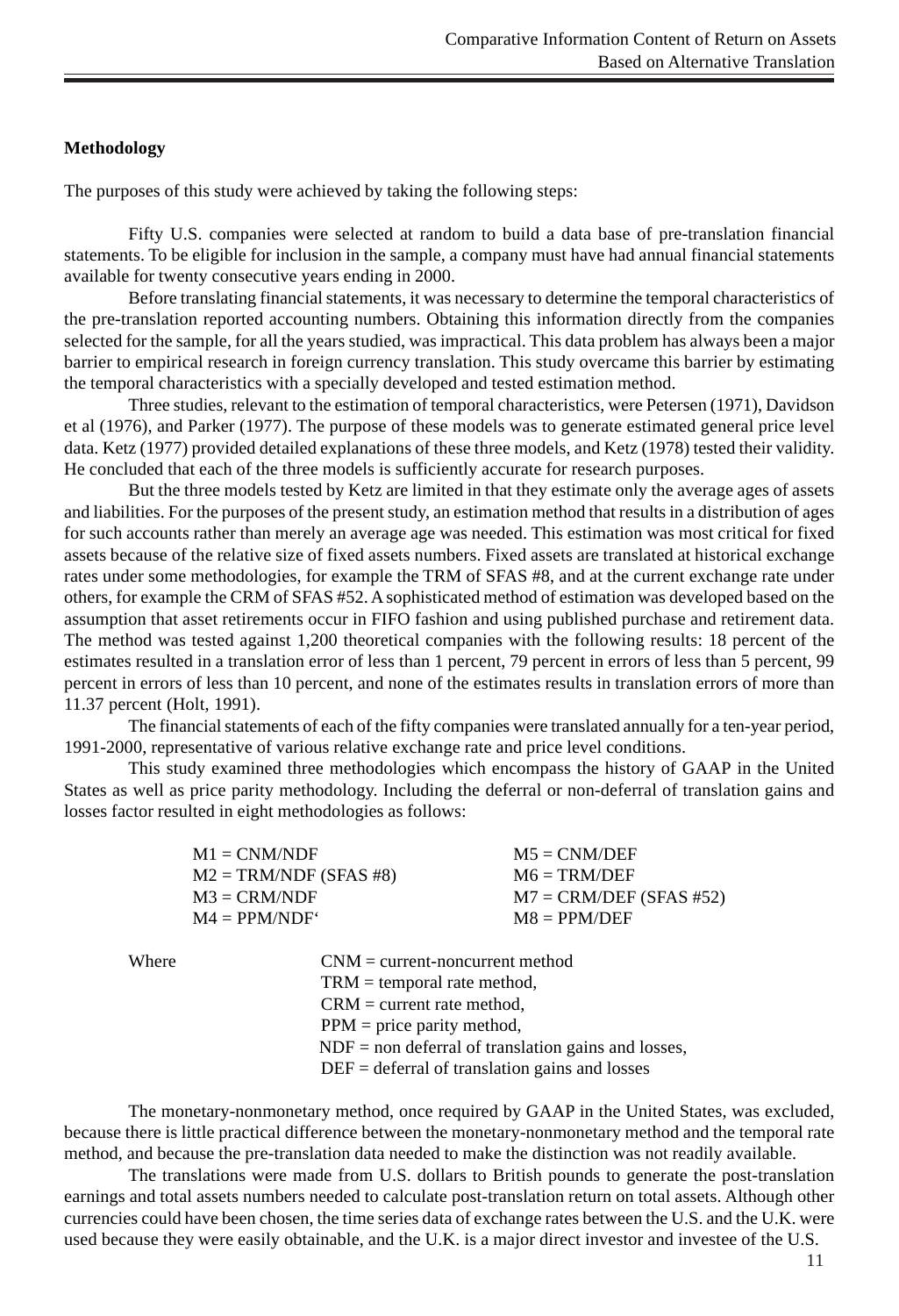Two questions were posed concerning the information content, represented by rank ordering of companies, of the return on total assets numbers generated from different translation methodologies: (1) Do different translation methodologies materially affect the comparative rankings of firms in terms of profitability as measured by return on total assets across firms and across periods? And (2) Do some methodologies rank firms similarly in terms of return on total assets?

In this study, a significant difference in rank orderings, and hence information content, is assumed to exist when a "quintile change" is observed. If a company is ranked fifteenth under one translation methodology and sixteenth under another, there is a difference in information signals between the two methodologies, but the difference may be of little if any importance in most decisions. However, a change from fifteenth position to twenty-fifth (a quintile change) is defined, for the purpose of this study, as a significant difference in information signals between two translation methodologies. The use of quintiles instead of quartiles or sextiles is arbitrary and is based on the number of companies in the sample (fifty).

### **Results**

Table 1 shows the Spearman rank correlation coefficients for each of the nine years and the nineyear average for all methodology pairs. The highest correlation of rank orderings based on return on assets occurs between M5 (CNM/DEF) and M7 (CRM/DEF), and this very high correlation is maintained consistently during each of the nine years. Deferral or non-deferral of translation gains and losses generally has a minor effect on relative rank orderings. For example, the rank orderings of M4 and M6 produce an average Spearman R of .83. But when M4 is compared with M2 (M2 is the same methodology as M6, except for non deferral of translation gains and losses), the average Spearman R is similar at .81.

It is especially interesting that two methodologies which result in a comparatively low average Spearman R as well as little consistency over the nine years are the methodologies required by SFAS #8 (M2) and SFAS #52 (M7). When FASB made the change in GAAP from SFAS #8 to SFAS #52, it made a major change in information content based on the rank ordering of companies by return on assets. The M2-M3 pair and the M2-M5 pair had similarly low average Spearman R's and consistency over the study period.

Table 2 shows the quintile changes across firms for return on asset for 1994 and 2000, two representative years. In both years, all methodology pairs (with the exception of M5 and M7 in 1994) result in at least one quintile change. The majority of such changes are of one quintile only. But since a single quintile change represents significantly different information signals resulting from the use of different translation methodologies, a small number of quintile changes cannot be dismissed as trivial. For example, the M5 (CM/DEF) vs. M7 (CRM/DEF) pair results in only three quintile changes in 2000, but such a difference could be significant to an investor who rank orders companies by return on assets as a part of the investment decision. The three quintile changes could lead the investor to significantly different investment decisions.

In 1994, the largest number of quintile changes was seventeen for the M2 (TRM/NDF) vs M6 (TRM/NDF) pair and twenty for the M2 (TRM/NDF) vs. M7 (CRM/DEF) pair. In 1994, the methodology that is the least compatible with the other seven methodologies in terms of information content based on return on assets orderings is M2 (TRM/NDF) which resulted in a total of ninety-three quintile changes in the seven pairings. The most compatible methodologies were M5 (CNM/DEF) and M7 (CRM/DEF) which had no quintile changes in 1994 and three in 2000.

There are differences in the number of quintile changes based on return on assets in 2000 compared with 1994, but the general patterns remain the same. M2 (TRM/NDF) appears to be the methodology which is the least compatible with the others, and M5 (CNM/DEF) and M7 (CRM/DEF) the two methodologies most compatible with one another.

### **Conclusion**

12 By way of conclusion, an attempt is made to provide answers to the two questions posed above. First, do different methodologies materially affect the comparative rankings of companies in terms of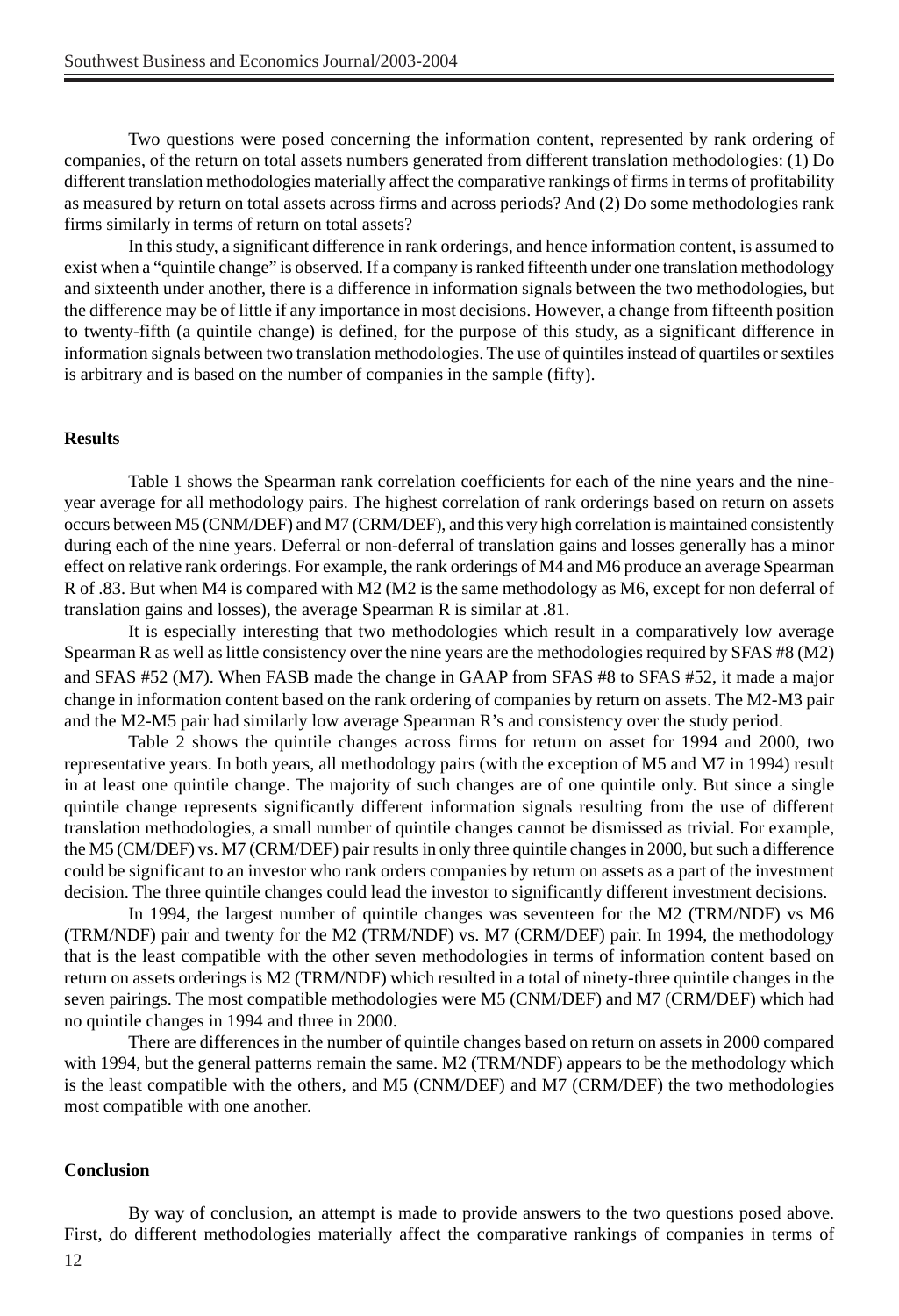profitability as measured by return on assets, across firms and across periods? Companies are clearly ranked differently by return on total assets depending on the translation methodologies used. It is especially interesting that M2 (TRM/NDF) and M7 (CRM/DEF), the methodologies of SFAS #8 and SFAD #52 respectively, rank order companies with less consistency than most other pairs, and that a relatively high number of quintile changes result, twenty in 1994 and eleven in 2000.

For all methodology pairs, the Spearman R's indicate differences in rank orderings for the sample firms taken together, and a perusal of the rank orderings of individual companies and the resulting quintile changes indicates that there are often significant differences in rank orderings at the firm level. Rank orderings and quintile changes for individual firms are highly firm specific, and differences in rank orderings are not consistent across periods.

Second, do some methodologies rank firms similarly in terms of return on total assets? The two methodologies which rank order companies with the highest correlation as well as with the highest consistency over the study period are M5 (CNM/DEF) and M7 (CRM/DEF), although at the firm level there are sometimes significant differences as evidenced by quintile changes.

It is clear from Tables 1 and 2 and from the answers to the above two questions that there are often very substantial differences in rank orderings of companies by return on total assets depending on the translation methodologies used. Therefore, the translation methodology policy choice is certainly not trivial in reference to return on total assets. It is particularly striking that, in most of the nine years of the study period, most methodology pairs result in at least one company being rank ordered at least thirty lower by one methodology than by the other (three quintile changes). Such differences in information signals are enormous and, depending on the specific decision being made, are of potentially substantial significance.

## **Limitations and Suggestions for Future Research**

This study did not determine which translation methodology is best by any normative criterion. But it is clear that translation methodology policy choice for GAAP does matter, often very substantially, for rank orderings of companies based on return on total assets. Future research should describe differences in rank orderings for other important ratios. Ultimately, the translation methodology policy choice must be based on normative criteria. Empirical studies which test translation methodologies against various normative criteria are needed as well as additional, descriptive studies such as the present study.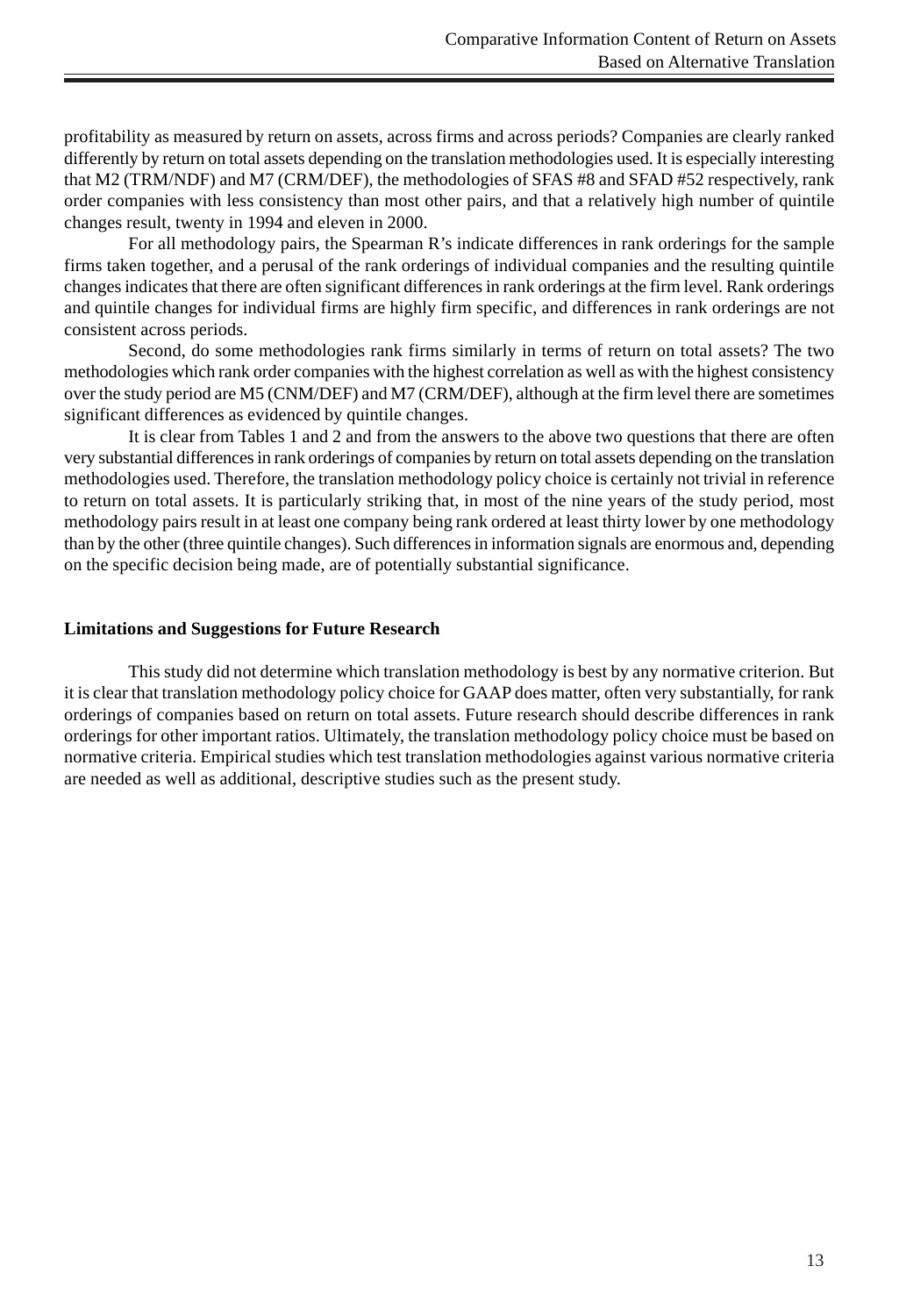| <b>Table 1</b><br>Spearman R's Based on Returns on Total Assets<br>$1991 - 2000$ |                |     |     |     |     |     |     |     |     |         |
|----------------------------------------------------------------------------------|----------------|-----|-----|-----|-----|-----|-----|-----|-----|---------|
| Methodology<br><b>Pairs</b>                                                      | <u>1992</u> 93 |     | 94  | 95  | 96  | 97  | 98  | 99  | 00  | Average |
| M1 vs M2                                                                         | .76            | .77 | .75 | .71 | .93 | .74 | .81 | .91 | .76 | .76     |
| M1 vs M3                                                                         | .83            | .82 | .80 | .66 | .90 | .87 | .88 | .81 | .83 | .82     |
| $M1$ vs $M4$                                                                     | .79            | .78 | .83 | .83 | .96 | .81 | .82 | .85 | .82 | .83     |
| M1 vs M5                                                                         | .88            | .85 | .84 | .73 | .93 | .88 | .90 | .75 | .87 | .85     |
| M1 vs M6                                                                         | .85            | .71 | .74 | .60 | .89 | .70 | .75 | .76 | .73 | .75     |
| M1 vs M7                                                                         | .95            | .81 | .86 | .72 | .85 | .83 | .94 | .87 | .84 | .85     |
| M1 vs M8                                                                         | .81            | .57 | .76 | .66 | .88 | .73 | .79 | .78 | .78 | .75     |
| $M2$ vs $M3$                                                                     | .53            | .57 | .73 | .41 | .86 | .71 | .74 | .80 | .81 | .68     |
| M <sub>2</sub> vs M <sub>4</sub>                                                 | .59            | .83 | .82 | .87 | .90 | .90 | .82 | .84 | .69 | .81     |
| M <sub>2</sub> vs M <sub>5</sub>                                                 | .49            | .58 | .70 | .40 | .81 | .63 | .80 | .79 | .74 | .66     |
| $M2$ vs $M6$                                                                     | .61            | .63 | .85 | .77 | .87 | .86 | .87 | .79 | .84 | .79     |
| M <sub>2</sub> vs M <sub>7</sub>                                                 | .47            | .58 | .69 | .39 | .84 | .55 | .81 | .84 | .77 | .66     |
| $M2$ vs $M8$                                                                     | .63            | .68 | .80 | .65 | .92 | .83 | .78 | .65 | .69 | .74     |
| M3 vs M4                                                                         | .74            | .68 | .84 | .62 | .89 | .83 | .74 | .76 | .79 | .77     |
| M3 vs M5                                                                         | .87            | .88 | .91 | .83 | .98 | .82 | .96 | .87 | .84 | .88     |
| M <sub>3</sub> vs M <sub>6</sub>                                                 | .76            | .81 | .75 | .63 | .86 | .84 | .80 | .90 | .84 | .80     |
| M3 vs M7                                                                         | .87            | .94 | .92 | .84 | .93 | .85 | .84 | .93 | .77 | .88     |
| M <sub>3</sub> vs M <sub>8</sub>                                                 | .78            | .73 | .89 | .71 | .96 | .91 | .84 | .92 | .84 | .84     |
| $M4$ vs $M5$                                                                     | .83            | .66 | .80 | .66 | .89 | .63 | .85 | .79 | .86 | .77     |
| M4 vs M6                                                                         | .93            | .79 | .79 | .81 | .91 | .74 | .87 | .76 | .85 | .83     |
| M <sub>4</sub> vs M <sub>7</sub>                                                 | .83            | .72 | .86 | .65 | .88 | .65 | .87 | .84 | .88 | .80     |
| M4 vs M8                                                                         | .99            | .83 | .97 | .81 | .99 | .86 | .90 | .83 | .90 | .90     |
| M5 vs M6                                                                         | .88            | .85 | .86 | .76 | .91 | .71 | .91 | .99 | .89 | .86     |
| $M5$ vs $M7$                                                                     | .97            | .97 | .98 | .97 | .97 | .96 | .96 | .98 | .95 | .97     |
| M5 vs M8                                                                         | .87            | .84 | .90 | .80 | .93 | .76 | .93 | .93 | .93 | .88     |
| M6 vs M7                                                                         | .90            | .91 | .87 | .71 | .90 | .69 | .88 | .91 | .83 | .84     |
| M <sub>6</sub> vs M <sub>8</sub>                                                 | .95            | .96 | .92 | .95 | .96 | .90 | .91 | .91 | .91 | .93     |
| M7 vs M8                                                                         | .91            | .81 | .87 | .85 | .89 | .75 | .87 | .89 | .89 | .86     |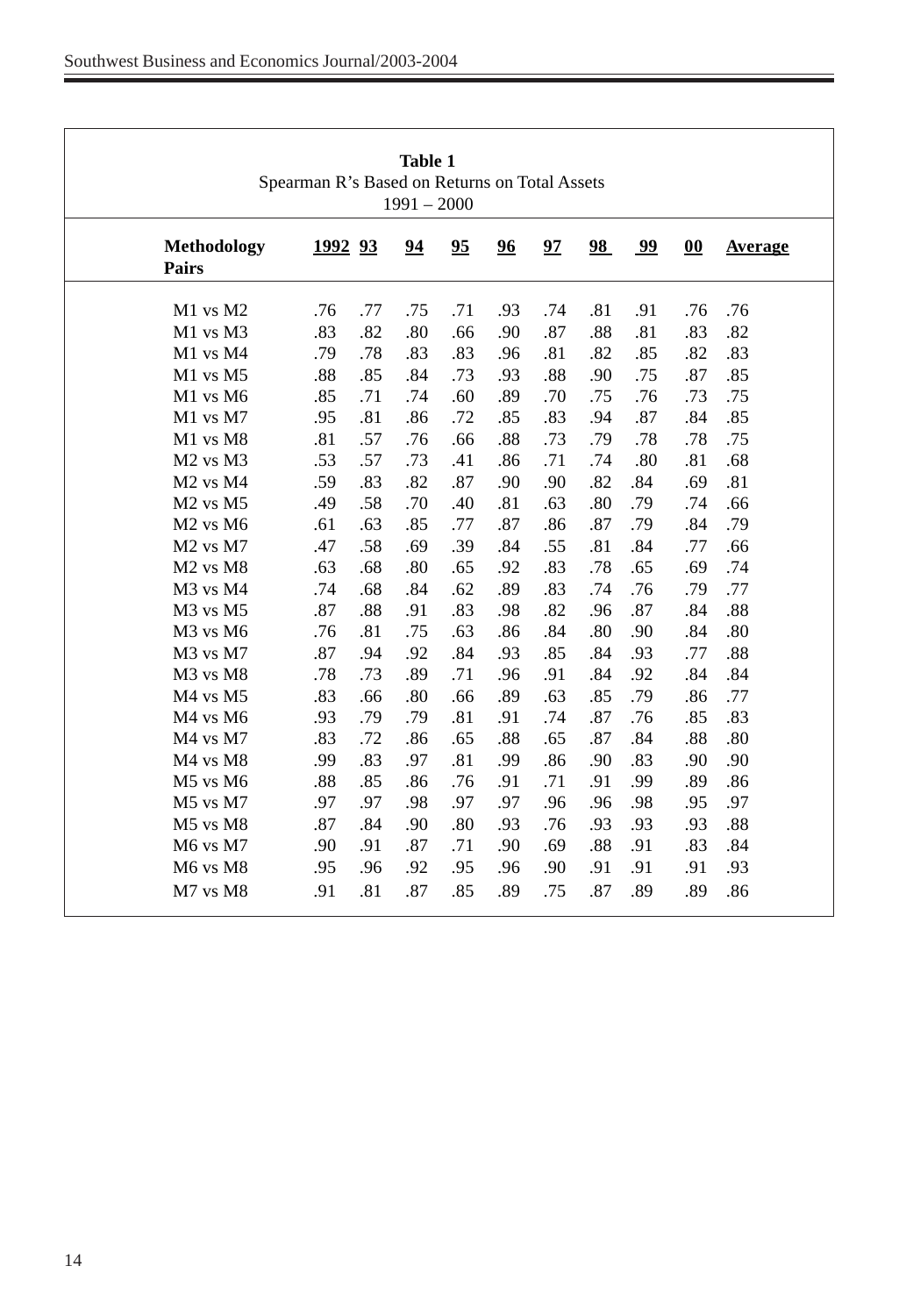| Table 2<br>Quintile Changes Across Firms Based on Return on Total Assets<br>1994 and 2000<br>Quintile Changes |          |                  |                  |                  |                  |                                                             |  |
|---------------------------------------------------------------------------------------------------------------|----------|------------------|------------------|------------------|------------------|-------------------------------------------------------------|--|
|                                                                                                               |          |                  |                  |                  |                  |                                                             |  |
| Pairs                                                                                                         | $\Omega$ | 1                | $\overline{2}$   | 3                | $\overline{4}$   | 2 <sub>3</sub><br>1<br>$\Omega$<br>4                        |  |
| $M1$ vs $M2$                                                                                                  | 39       | $\,8\,$          | $\boldsymbol{0}$ | 3                | $\boldsymbol{0}$ | 44<br>$\boldsymbol{0}$<br>$\boldsymbol{0}$<br>5<br>1        |  |
| M1 vs M3                                                                                                      | 36       | 9                | 3                | $\overline{2}$   | $\mathbf{0}$     | 5<br>1<br>$\mathbf{0}$<br>44<br>$\theta$                    |  |
| M1 vs M4                                                                                                      | 37       | 6                | 3                | 3                | 1                | 3<br>39<br>7<br>$\mathbf{1}$<br>$\boldsymbol{0}$            |  |
| M1 vs M5                                                                                                      | 43       | 3                | $\overline{2}$   | $\overline{2}$   | $\theta$         | $\overline{2}$<br>42<br>$\Omega$<br>$\mathbf{0}$<br>6       |  |
| $M1$ vs M6                                                                                                    | 41       | 5                | $\overline{4}$   | $\overline{0}$   | $\Omega$         | 38<br>8<br>2<br>2<br>$\overline{0}$                         |  |
| M1 vs M7                                                                                                      | 42       | 3                | $\overline{4}$   | 1                | $\theta$         | 39<br>9<br>1<br>1<br>$\boldsymbol{0}$                       |  |
| M1 vs M8                                                                                                      | 35       | $\tau$           | 3                | 5                | $\theta$         | 37<br>12<br>$\mathbf{0}$<br>$\boldsymbol{0}$<br>1           |  |
| M <sub>2</sub> vs M <sub>3</sub>                                                                              | 39       | 6                | 5                | $\overline{0}$   | $\mathbf{0}$     | 12<br>36<br>-1<br>$\theta$<br>-1                            |  |
| M <sub>2</sub> vs M <sub>4</sub>                                                                              | 40       | $\tau$           | $\mathbf{1}$     | 1                | 1                | 37<br>9<br>1<br>$\overline{2}$<br>1                         |  |
| M <sub>2</sub> vs M <sub>5</sub>                                                                              | 37       | 4                | 3                | 6                | $\Omega$         | 15<br>31<br>3<br>$\mathbf{0}$<br>1                          |  |
| $M2$ vs $M6$                                                                                                  | 33       | 12               | 3                | 1                | 1                | 37<br>12<br>1<br>$\Omega$<br>$\overline{0}$                 |  |
| M <sub>2</sub> vs M <sub>7</sub>                                                                              | 30       | 11               | $\overline{4}$   | $\overline{4}$   | 1                | 8<br>39<br>2<br>1<br>$\boldsymbol{0}$                       |  |
| M <sub>2</sub> vs M <sub>8</sub>                                                                              | 39       | $\overline{7}$   | $\overline{2}$   | 1                | 1                | 3<br>$\overline{2}$<br>35<br>10<br>$\boldsymbol{0}$         |  |
| M <sub>3</sub> vs M <sub>4</sub>                                                                              | 40       | 3                | 6                | $\theta$         | 1                | 8<br>$\mathbf{1}$<br>40<br>1<br>$\theta$                    |  |
| M3 vs M5                                                                                                      | 41       | 8                | $\boldsymbol{0}$ | $\mathbf{1}$     | $\boldsymbol{0}$ | 40<br>7<br>1<br>$\overline{2}$<br>$\boldsymbol{0}$          |  |
| M3 vs M6                                                                                                      | 37       | 9                | $\overline{2}$   | $\overline{2}$   | $\theta$         | 38<br>11<br>1<br>$\mathbf{0}$<br>$\Omega$                   |  |
| M3 vs M7                                                                                                      | 43       | $\tau$           | $\Omega$         | $\overline{0}$   | $\mathbf{0}$     | 39<br>11<br>$\Omega$<br>$\overline{0}$<br>$\theta$          |  |
| M3 vs M8                                                                                                      | 36       | 9                | 3                | 1                | 1                | 39<br>10<br>1<br>$\mathbf{0}$<br>$\boldsymbol{0}$           |  |
| M4 vs M5                                                                                                      | 34       | 6                | 9                | 1                | $\theta$         | 42<br>$\tau$<br>$\boldsymbol{0}$<br>1<br>$\theta$           |  |
| $M4$ vs $M6$                                                                                                  | 42       | 6                | 2                | $\theta$         | 0                | 44<br>3<br>2<br>-1<br>$\theta$                              |  |
| M4 vs M7                                                                                                      | 39       | $\overline{4}$   | $\theta$         | $\boldsymbol{0}$ | $\theta$         | 40<br>9<br>1<br>$\theta$<br>0                               |  |
| M4 vs M8                                                                                                      | 43       | $\overline{2}$   | 3                | $\overline{2}$   | $\Omega$         | 47<br>3<br>$\mathbf{0}$<br>$\overline{0}$<br>$\Omega$       |  |
| $M5$ vs $M6$                                                                                                  | 44       | 3                | $\overline{2}$   | 1                | $\Omega$         | 47<br>3<br>$\overline{0}$<br>$\Omega$<br>$\overline{0}$     |  |
| M5 vs M7                                                                                                      | 50       | $\boldsymbol{0}$ | $\mathbf{0}$     | $\theta$         | $\theta$         | 3<br>$\boldsymbol{0}$<br>$\Omega$<br>$\boldsymbol{0}$<br>47 |  |
| M5 vs M8                                                                                                      | 41       | 6                | 3                | $\theta$         | $\theta$         | $\boldsymbol{0}$<br>$\Omega$<br>$\boldsymbol{0}$<br>44<br>6 |  |
| M6 vs M7                                                                                                      | 45       | $\mathbf{1}$     | 3                | 1                | $\mathbf{0}$     | $\overline{4}$<br>42<br>4<br>$\Omega$<br>$\overline{0}$     |  |
| M6 vs M8                                                                                                      | 45       | 5                | $\boldsymbol{0}$ | $\boldsymbol{0}$ | $\boldsymbol{0}$ | $\mathbf{1}$<br>$\boldsymbol{0}$<br>45<br>4<br>$\mathbf{0}$ |  |
| M7 vs M8                                                                                                      | 42       | 7                | 1                | $\Omega$         | $\Omega$         | $\overline{0}$<br>39<br>10<br>$\overline{1}$<br>$\Omega$    |  |
|                                                                                                               |          |                  |                  |                  |                  |                                                             |  |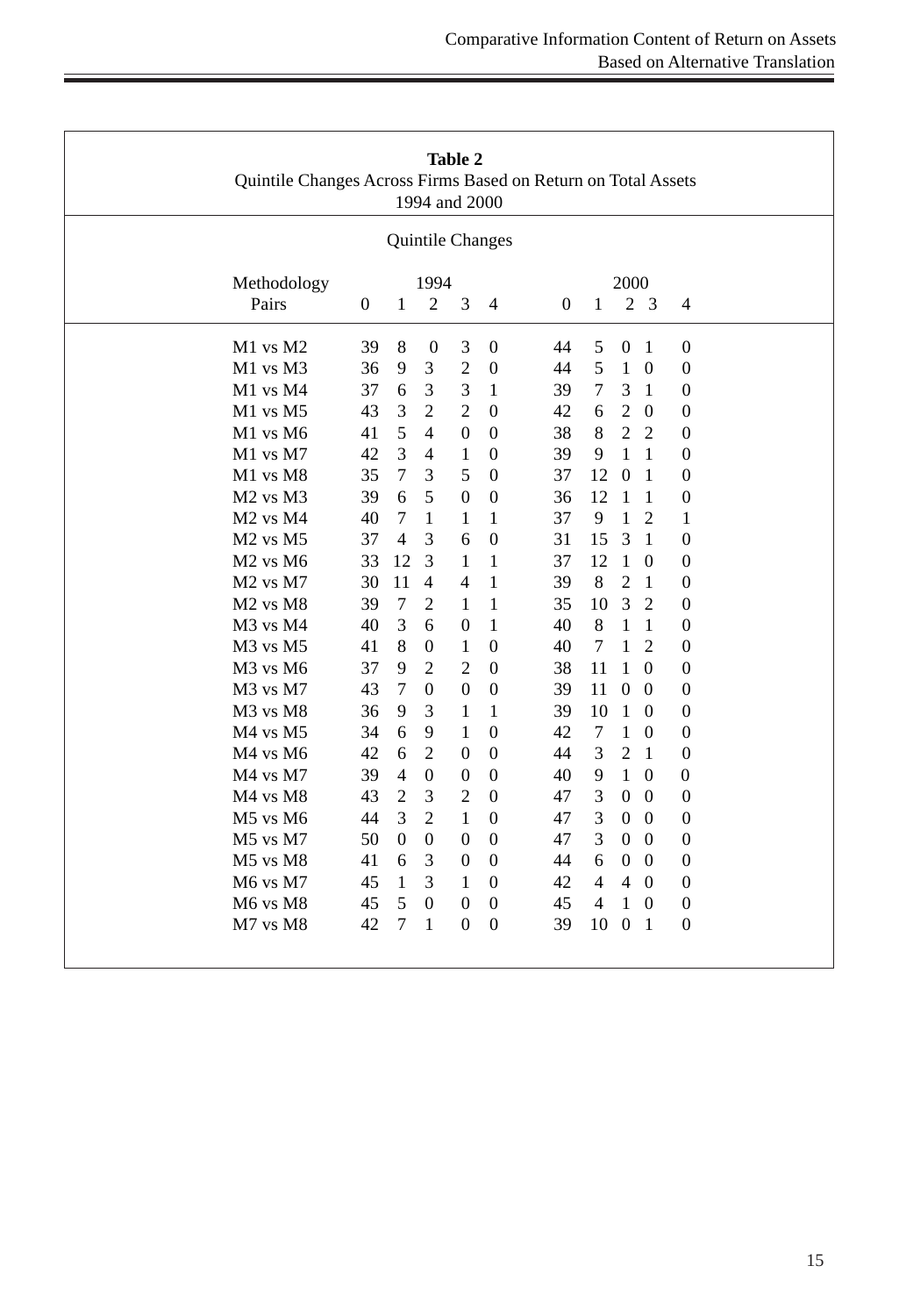## **References**

- Accounting Principles Board. (1965). *Opinion of the Accounting Principles Board No. 6*. New York: AICPA.
- Aggarwal, R. (1978 Spring). FASB No. 8 and Reported Results of Multinational Operations: Hazard for Managers and Investors. *Journal of Accounting, Auditing and Finance*, 97-216.
- Ayers, F. L. (1986 June). Characteristics of Firms Electing Early Adoption of SFAS 52. *Journal of Accounting and Economics (Netherlands)*, 143-158.
- Bartov, E. (1997). Foreign Currency Exposure of Multinational Firms: Accounting Measures and Market Valuation. *Contemporary Accounting Research* 14, 623-652.
- Beaver, W. H. & Wolfson, M.A. (1982 March/April). Foreign Currency Translation Gains and Losses: What Effect Do They Have and What Do They Mean? *Financial Analysts Journal*, 28-36.
- Berg, G. G. (1987). Early Versus Late Compliance to SFAS 52: An Empirical Investigation of Firm Characteristics and the Market Response. Ph.D. Dissertation. Texas A&M University.
- Biel, H. H. (1976 December). Foreign Woes: Foreign Exchange Losses are Proving Costly for Many Multinationals*. Forbes,* 95.
- Bryant, M. & John, K. S. (1977 December). FASB 8: Questioning the Economic Impact. *The Accounting Forum*, 11-29.
- Choi, F. D. S., Lowe, H., & Worthley, R. (1978 Fall). Accountors, Accountants, and Standard No. 8. *Journal of International Business Studies*, 81-87.
- Choi, F. D. S., & Mueller, G. (1992). *International Accounting* (2d ed.). New York: Prentice Hall.

Collins, D., & Salatka, W. (1993). Noisy Accounting Earnings Signals and Earnings Response Coefficients: The Case of Foreign Currency Accounting. *Contemporary Accounting Research,* 10, 119-159.

- Cooper, K., Fraser, D. R., & Richards, M.(1978 June). The Impact of SFAS #8 on Financial Management Practices. *Financial Executive*, 26-31.
- Davidson, S., Stickney, C. & Weil, R. (1976). *Inflation Accounting. A Guide for the Accountant and the Financial Analyst*. New York: McGraw-Hall.
- Financial Accounting Standards Board. (1975). *Accounting for the Translation of Foreign Currency Transactions and Foreign Currency Financial Statements. Statement of Financial Accounting Standards No. 8.* Stamford, Ct: FASB.
- Financial Accounting Standards Board. (1981). *Foreign Currency Translation. Statement of Financial Accounting Standards No. 52*. Stamford, Connecticut: FASB.
- Griffin, P. A. (1983). Management's Preferences for FASB Statement No. 52: Predictive Ability Results. *Abacus (Australia).* December, 130-138.
- Griffin, P. A., & Castanias, R. P. (1987). *Accounting for the Translation of Foreign Currencies: The Effects of Statement 52 on Equity Analysts*. Stamford, Connecticut: FASB.
- Hepworth, S. R. (1956). *Reporting Foreign Operations*. Ann Arbor, Michigan: University of Michigan.
- Holt, P. E. (1991). A Proposed Method for Estimation of the Temporal Characteristics of Fixed Assets. *Southwest Business Symposium Proceedings*, 47-55.
- Holt, P. E. (2003). *International Accounting* (6th ed.). Cincinnati, Ohio: Thomson Learning.
- Houston, C. O. (1986). U.S. Management Hedging Practices Subsequent to the Adoption of SFAS No. 52. Foreign Currency Translation. Ph.D. dissertation. University of Washington.
- Kelly, L. (1985). Corporate Management Lobbying on FAS No. 8: Some Further Evidence. *Journal of Accounting Research*. Autumn, 619-632.
- Ketz, J. E. (1977). A Comparison of the Predictability of Business Failure by the Financial Ratios of General Price Level Statements With Those of Historical Cost Statements. Ph.D. dissertation. Virginia Polytechnic Institute and State University.
- Ketz, J. E. (1978). The Validation of Some General Price Level Estimating Models. *The Accounting Review.* Vol. LIII, No 4, 952-960.